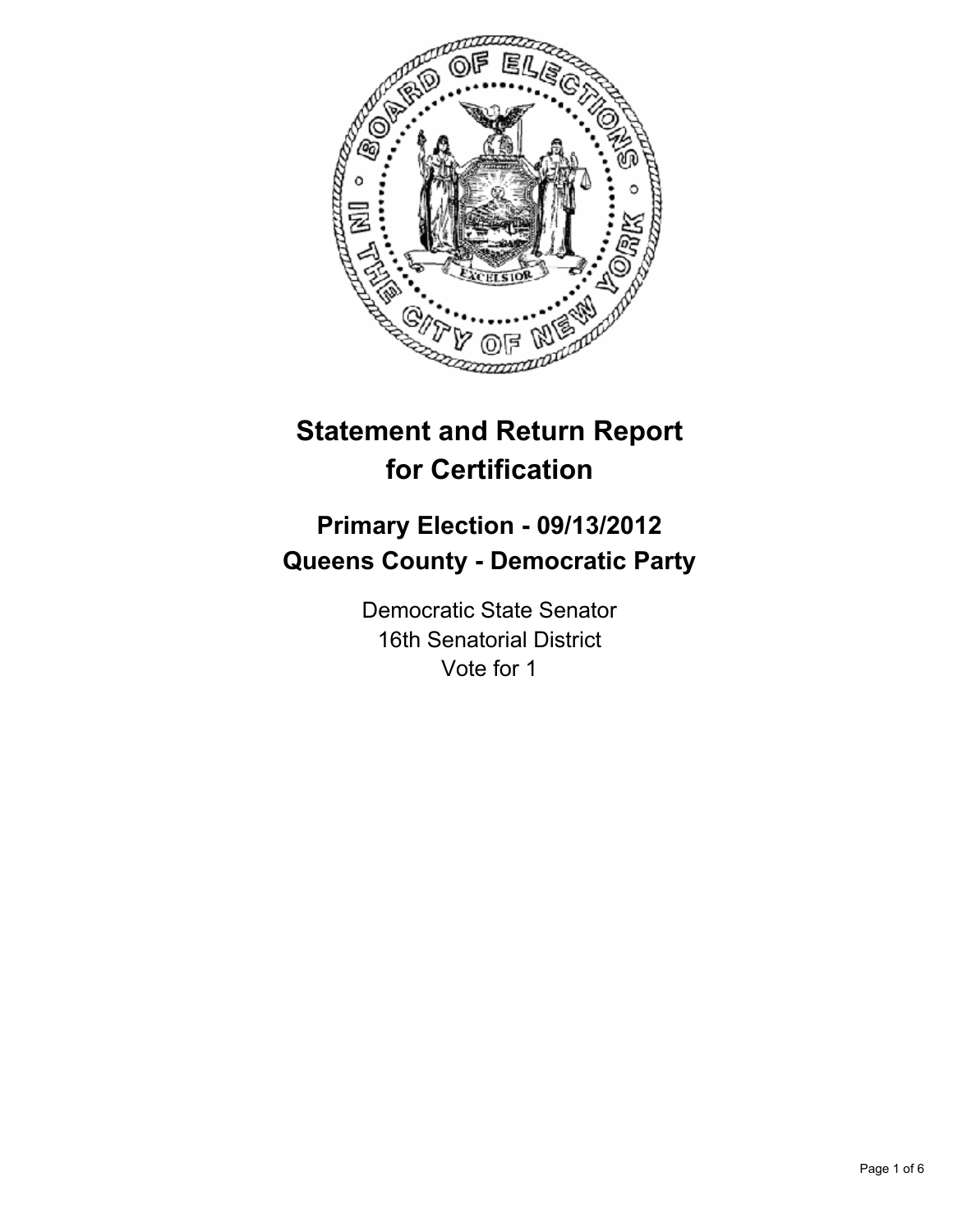

| <b>PUBLIC COUNTER</b>                                    | 42 |
|----------------------------------------------------------|----|
| <b>EMERGENCY</b>                                         | 0  |
| ABSENTEE/MILITARY                                        | 5  |
| <b>FEDERAL</b>                                           | 0  |
| SPECIAL PRESIDENTIAL                                     | 0  |
| AFFIDAVIT                                                | 0  |
|                                                          |    |
| <b>Total Ballots</b>                                     | 47 |
| Less - Inapplicable Federal/Special Presidential Ballots | 0  |
| <b>Total Applicable Ballots</b>                          | 47 |
| <b>TOBY ANN STAVISKY</b>                                 | 41 |
| JOHN A. MESSER                                           | 6  |

### **Assembly District 25**

| PUBLIC COUNTER                                           | 2,113 |
|----------------------------------------------------------|-------|
| <b>EMERGENCY</b>                                         | 0     |
| <b>ABSENTEE/MILITARY</b>                                 | 103   |
| <b>FEDERAL</b>                                           | 0     |
| <b>SPECIAL PRESIDENTIAL</b>                              | 0     |
| <b>AFFIDAVIT</b>                                         | 3     |
| <b>Total Ballots</b>                                     | 2,219 |
| Less - Inapplicable Federal/Special Presidential Ballots | 0     |
| <b>Total Applicable Ballots</b>                          | 2,219 |
| <b>TOBY ANN STAVISKY</b>                                 | 1,165 |
| JOHN A. MESSER                                           | 969   |
| JAMES GENNARO (WRITE-IN)                                 | 1     |
| UNATTRIBUTABLE WRITE-IN (WRITE-IN)                       | 3     |
| <b>Total Votes</b>                                       | 2,138 |
| Unrecorded                                               | 81    |

| PUBLIC COUNTER                                           | 89 |
|----------------------------------------------------------|----|
| <b>EMERGENCY</b>                                         | 0  |
| ABSENTEE/MILITARY                                        | 1  |
| FEDERAL                                                  | 0  |
| SPECIAL PRESIDENTIAL                                     | 0  |
| AFFIDAVIT                                                | 0  |
| <b>Total Ballots</b>                                     | 90 |
| Less - Inapplicable Federal/Special Presidential Ballots | 0  |
| <b>Total Applicable Ballots</b>                          | 90 |
| <b>TOBY ANN STAVISKY</b>                                 | 61 |
| JOHN A. MESSER                                           | 29 |
| <b>Total Votes</b>                                       | 90 |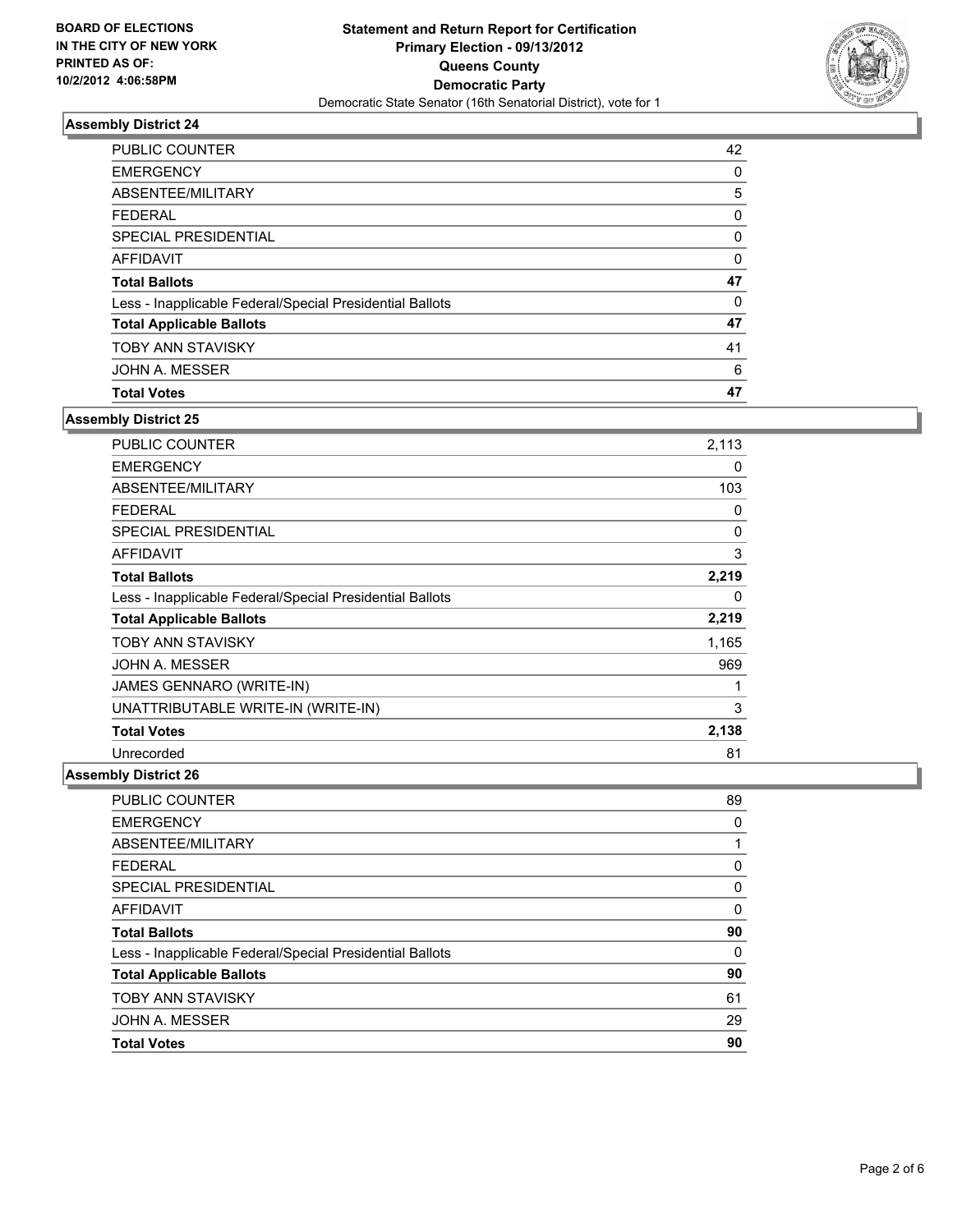

| <b>PUBLIC COUNTER</b>                                    | 1,403       |
|----------------------------------------------------------|-------------|
| <b>EMERGENCY</b>                                         | 0           |
| ABSENTEE/MILITARY                                        | 143         |
| <b>FEDERAL</b>                                           | 0           |
| <b>SPECIAL PRESIDENTIAL</b>                              | $\mathbf 0$ |
| <b>AFFIDAVIT</b>                                         | 4           |
| <b>Total Ballots</b>                                     | 1,550       |
| Less - Inapplicable Federal/Special Presidential Ballots | 0           |
| <b>Total Applicable Ballots</b>                          | 1,550       |
| <b>TOBY ANN STAVISKY</b>                                 | 1,093       |
| JOHN A. MESSER                                           | 433         |
| ANTHONY REYES (WRITE-IN)                                 | 1           |
| <b>JESUS CHRIST (WRITE-IN)</b>                           | 1           |
| MYUNG SUK LEE (WRITE-IN)                                 | 2           |
| UNATTRIBUTABLE WRITE-IN (WRITE-IN)                       | 1           |
| <b>Total Votes</b>                                       | 1,531       |
| Unrecorded                                               | 19          |

| PUBLIC COUNTER                                           | 1,282 |
|----------------------------------------------------------|-------|
| <b>EMERGENCY</b>                                         | 0     |
| ABSENTEE/MILITARY                                        | 160   |
| <b>FEDERAL</b>                                           | 0     |
| <b>SPECIAL PRESIDENTIAL</b>                              | 0     |
| <b>AFFIDAVIT</b>                                         | 1     |
| <b>Total Ballots</b>                                     | 1,443 |
| Less - Inapplicable Federal/Special Presidential Ballots | 0     |
| <b>Total Applicable Ballots</b>                          | 1,443 |
| TOBY ANN STAVISKY                                        | 1,046 |
| JOHN A. MESSER                                           | 379   |
| ANGON ELSA (WRITE-IN)                                    | 1     |
| CARYN HERMAN (WRITE-IN)                                  | 1     |
| UNATTRIBUTABLE WRITE-IN (WRITE-IN)                       | 2     |
| <b>Total Votes</b>                                       | 1,429 |
| Unrecorded                                               | 14    |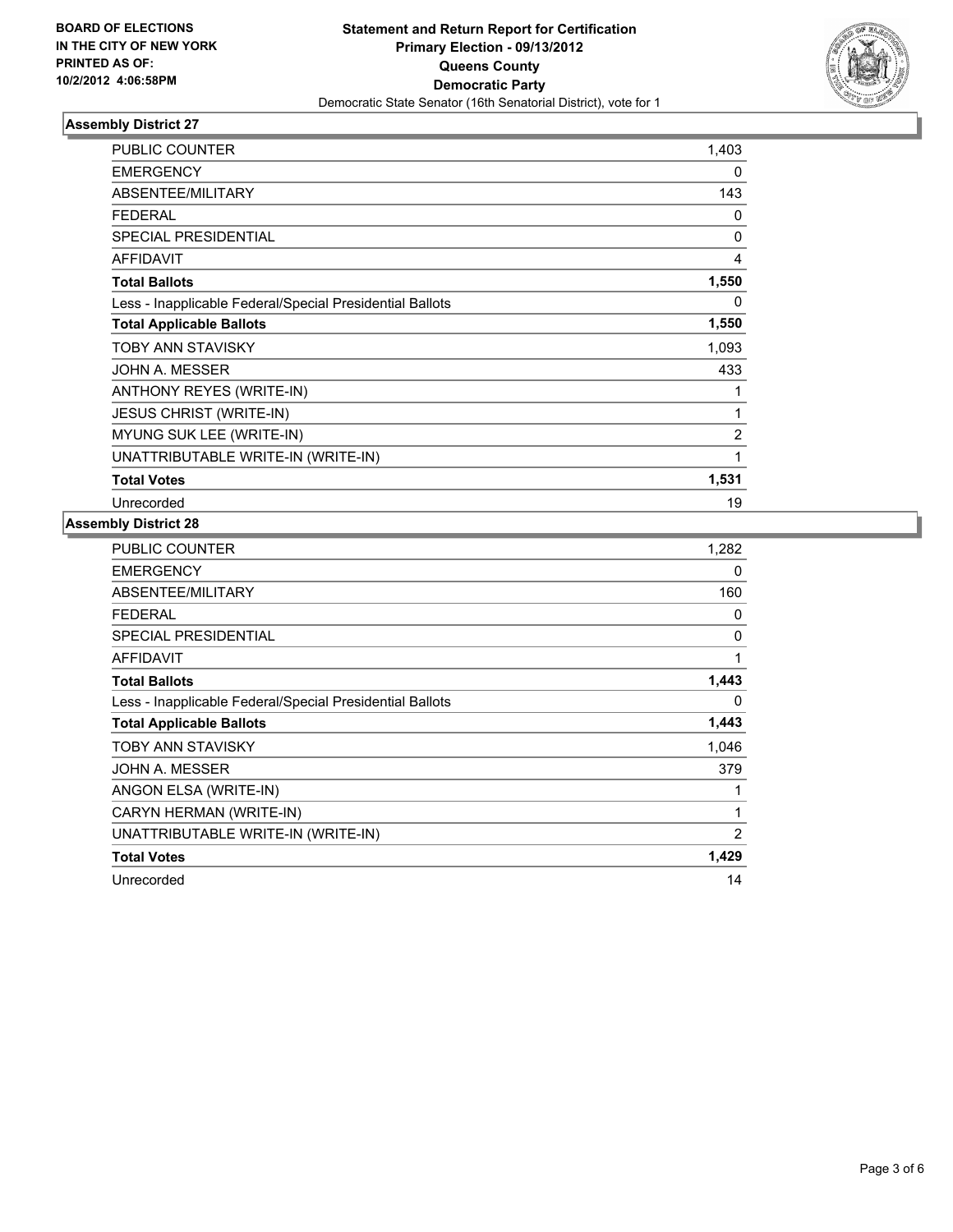

| <b>PUBLIC COUNTER</b>                                    | 58 |
|----------------------------------------------------------|----|
| <b>EMERGENCY</b>                                         | 0  |
| ABSENTEE/MILITARY                                        | 41 |
| FEDERAL                                                  | 0  |
| SPECIAL PRESIDENTIAL                                     | 0  |
| AFFIDAVIT                                                | 0  |
| <b>Total Ballots</b>                                     | 99 |
| Less - Inapplicable Federal/Special Presidential Ballots | 0  |
| <b>Total Applicable Ballots</b>                          | 99 |
| <b>TOBY ANN STAVISKY</b>                                 | 50 |
| JOHN A. MESSER                                           | 49 |
| <b>Total Votes</b>                                       | 99 |

### **Assembly District 34**

| <b>PUBLIC COUNTER</b>                                    | 69 |
|----------------------------------------------------------|----|
| <b>EMERGENCY</b>                                         | 0  |
| ABSENTEE/MILITARY                                        |    |
| FEDERAL                                                  | 0  |
| SPECIAL PRESIDENTIAL                                     | 0  |
| AFFIDAVIT                                                | 0  |
| <b>Total Ballots</b>                                     | 70 |
| Less - Inapplicable Federal/Special Presidential Ballots | 0  |
| <b>Total Applicable Ballots</b>                          | 70 |
| <b>TOBY ANN STAVISKY</b>                                 | 35 |
| JOHN A. MESSER                                           | 35 |
| <b>Total Votes</b>                                       | 70 |

| <b>PUBLIC COUNTER</b>                                    | 500 |
|----------------------------------------------------------|-----|
| <b>EMERGENCY</b>                                         | 0   |
| ABSENTEE/MILITARY                                        | 66  |
| <b>FEDERAL</b>                                           | 0   |
| SPECIAL PRESIDENTIAL                                     | 0   |
| <b>AFFIDAVIT</b>                                         | 3   |
| <b>Total Ballots</b>                                     | 569 |
| Less - Inapplicable Federal/Special Presidential Ballots | 0   |
| <b>Total Applicable Ballots</b>                          | 569 |
| TOBY ANN STAVISKY                                        | 317 |
| JOHN A. MESSER                                           | 237 |
| CHEN DAO YIN (WRITE-IN)                                  | 1   |
| DIANE CONTY (WRITE-IN)                                   | 1   |
| MARK JOSEPH BIBLIS (WRITE-IN)                            | 1   |
| PETER KOO (WRITE-IN)                                     | 1   |
| UNATTRIBUTABLE WRITE-IN (WRITE-IN)                       | 1   |
| WILLIAM CARTY (WRITE-IN)                                 | 1   |
| <b>Total Votes</b>                                       | 560 |
| Unrecorded                                               | 9   |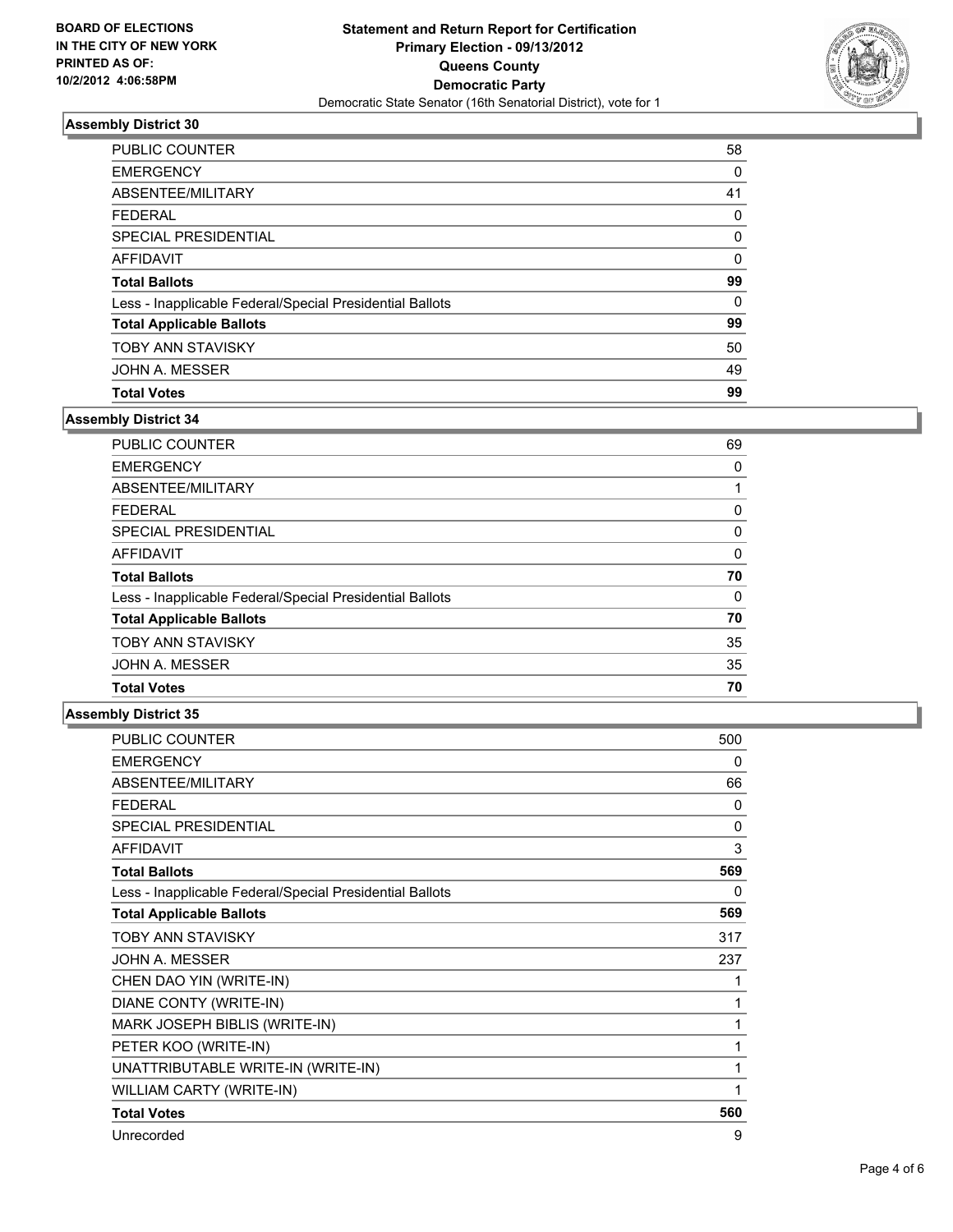

| <b>PUBLIC COUNTER</b>                                    | 339 |
|----------------------------------------------------------|-----|
| <b>EMERGENCY</b>                                         | 0   |
| ABSENTEE/MILITARY                                        | 9   |
| FEDERAL                                                  | 0   |
| SPECIAL PRESIDENTIAL                                     | 0   |
| <b>AFFIDAVIT</b>                                         | 2   |
| <b>Total Ballots</b>                                     | 350 |
| Less - Inapplicable Federal/Special Presidential Ballots | 0   |
| <b>Total Applicable Ballots</b>                          | 350 |
| <b>TOBY ANN STAVISKY</b>                                 | 147 |
| JOHN A. MESSER                                           | 201 |
| IRENE MALLINGER (WRITE-IN)                               |     |
| <b>Total Votes</b>                                       | 349 |
| Unrecorded                                               |     |

| <b>PUBLIC COUNTER</b>                                    | 3,194    |
|----------------------------------------------------------|----------|
| <b>EMERGENCY</b>                                         | 0        |
| ABSENTEE/MILITARY                                        | 188      |
| <b>FEDERAL</b>                                           | 0        |
| <b>SPECIAL PRESIDENTIAL</b>                              | $\Omega$ |
| <b>AFFIDAVIT</b>                                         | 49       |
| <b>Total Ballots</b>                                     | 3,431    |
| Less - Inapplicable Federal/Special Presidential Ballots | 0        |
| <b>Total Applicable Ballots</b>                          | 3,431    |
| <b>TOBY ANN STAVISKY</b>                                 | 1,422    |
| JOHN A. MESSER                                           | 1,541    |
| <b>JAMES TRIKAS (WRITE-IN)</b>                           | 1        |
| MABEL LEM (WRITE-IN)                                     | 1        |
| UNATTRIBUTABLE WRITE-IN (WRITE-IN)                       | 1        |
| <b>Total Votes</b>                                       | 2,966    |
| Unrecorded                                               | 465      |